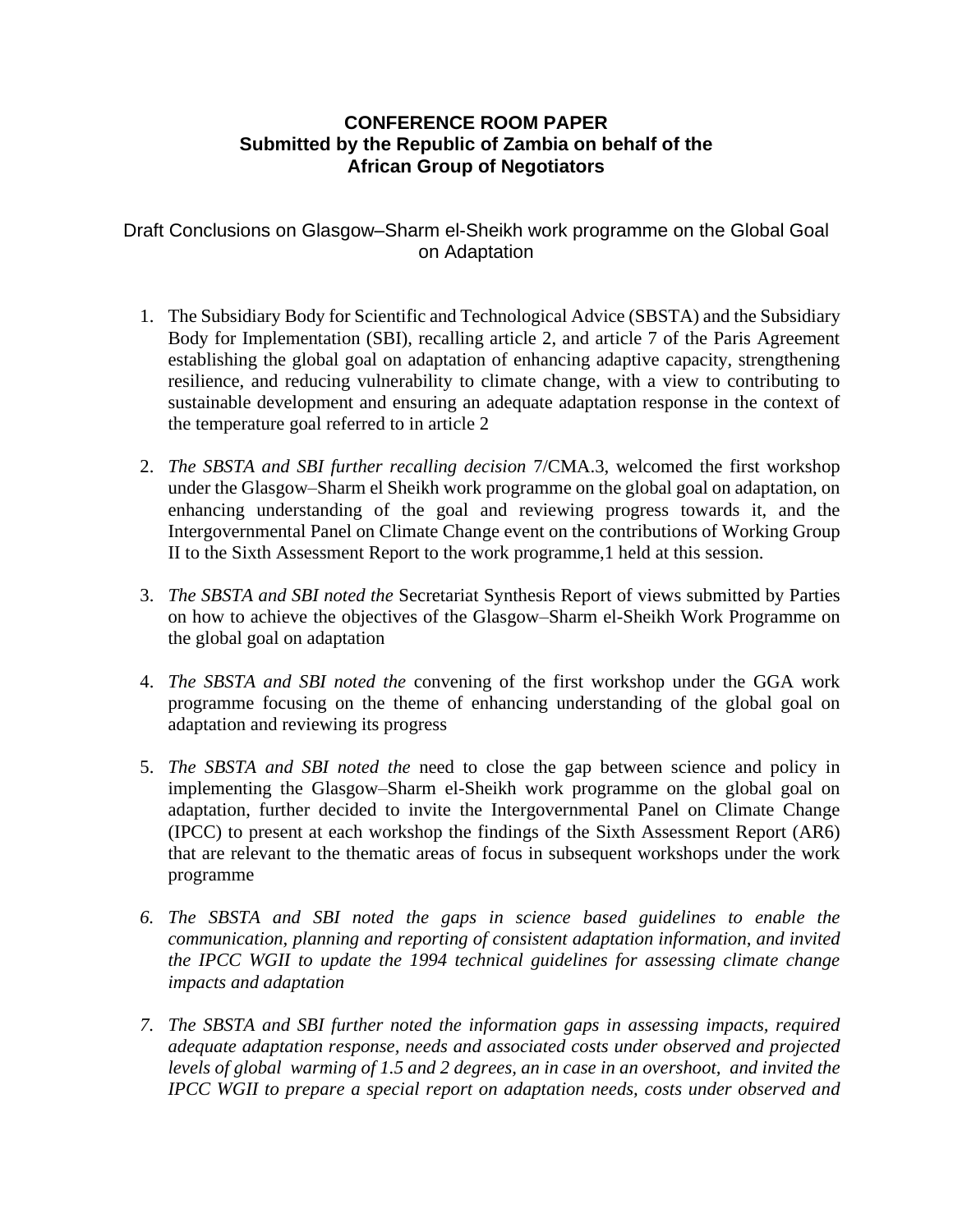*projected levels of climate impacts, vulnerabilities and risks, and international cooperation to enhance adaptation action and support* 

- *8. The SBSTA and SBI requested* the Secretariat to compile and synthesize, by August 2022, indicators, approaches, targets and metrics that could be relevant for reviewing overall progress made in achieving the global goal on adaptation, including from the UNEP, IPCC, SDGs, Sendai Framework, relevant multilateral frameworks and mechanisms, and the UN organizations and specialized agencies, taking into account the discussion of the first workshop
- 9. *The SBSTA and SBI, noted the various challenges of the virtual modality to inclusive participation and meaningful progress, and concluded to* conduct three additional in person formal workshops in 2022 in advance of SB57, ensuring equitable geographical representation of parties, to substantively progress work on enhancing means of implementation and support for achieving the global goal on adaptation, on methodologies, targets, indicators, data and metrics for assessing overall progress towards achieving the global goal on adaptation, and on guidance to inform the GST, respectively
- 10. *The SBSTA and SBI invited* Parties to submit views on the subsequent workshops under the work programme to be conducted in 2022 at least 3 weeks in advance of each workshop
- 11. *The SBSTA and SBI requested* the secretariat to prepare a compilation and synthesis of the submissions referred to in para x above, for consideration by parties at each workshop
- 12. *The SBSTA and SBI welcomed* the sequencing of the workshop outlined in the synthesis report and confirmed that the next workshop will focus on enhancing means of implementation and support for achieving the global goal on adaptation including lessons learnt, gaps and needs, enhancing implementation of adaptation action, scaling up actions and support, recognising adaptation efforts of developing countries and, adequacy of adaptation action and support provided for adaptation
- 13. *The SBSTA and SBI invited* the United Nations Environment Programme to present the findings of the Adaptation Gap Report 2021, and further invited the Standing Committee of Finance, and the TEC/CTCN to present, at the next workshop referred to in para x above, findings of their work as it relates to enhancing action and support for adaptation
- 14. *The SBSTA and SBI Further* confirmed that upcoming workshops in 2022 will consider methodologies, targets, indicators, data and metrics for assessing overall progress towards achieving the global goal on adaptation, and the subsequent workshop to consider guidance to inform the GST, respectively
- 15. *The SBSTA and SBI* concluded that the Glasgow Sharm-el-Sheikh work programme on the global goal on adaptation shall provide guidance to inform the GST on the assessment on progress on mandates contained in article 7.14 of the Paris Agreement and decision 11/CMA1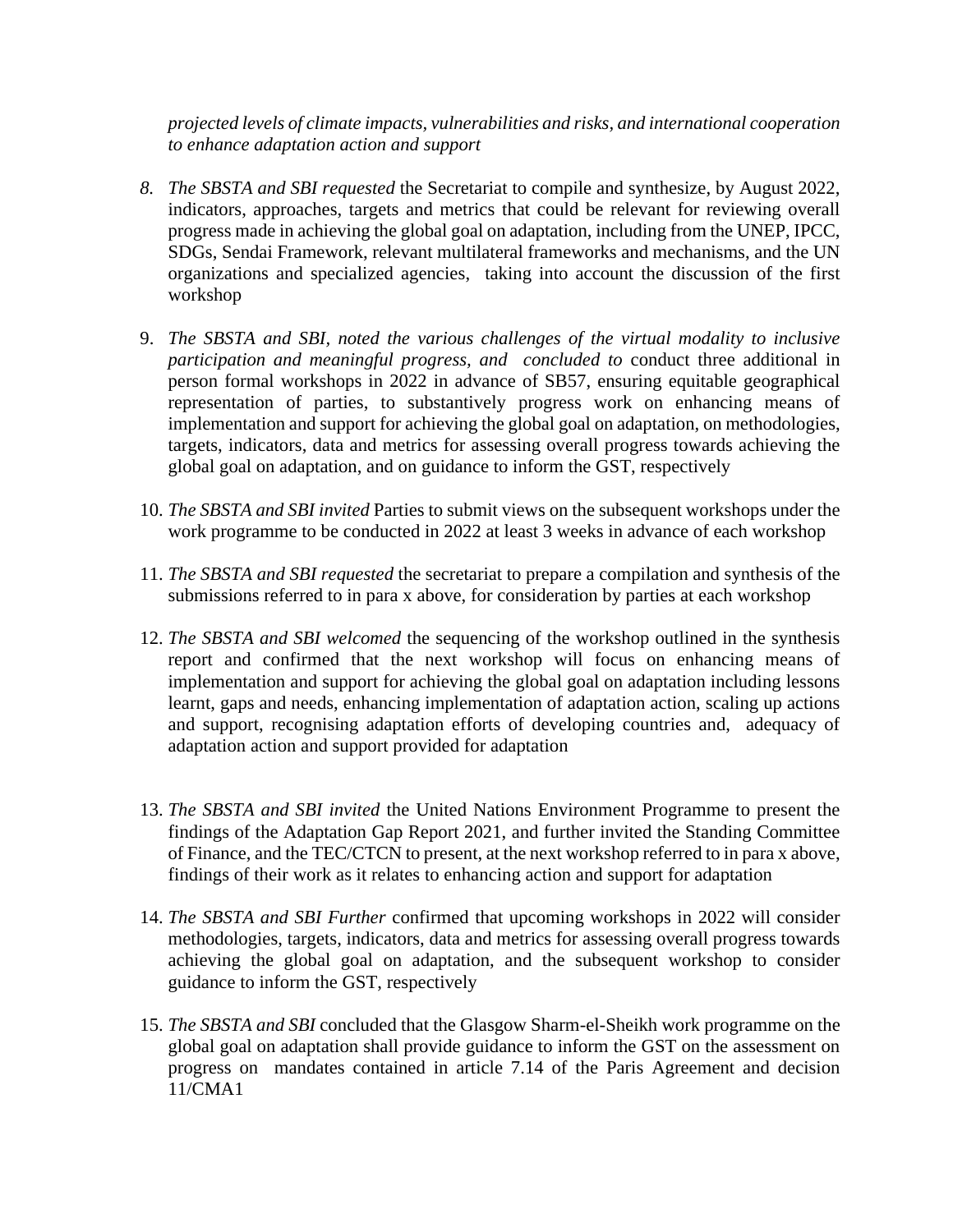- 16. *The SBSTA and SB, requested* the secretariat to prepare a report of each workshop, in the context of preparing a single annual report as contained in paragraph 16 of Decision 7/CMA.3, capturing the views expressed by Parties and highlighting progress made, areas of convergence, and gaps, with a view to informing subsequent consideration by parties under the workprgramme
- 17. *The SBSTA and SBI requested* the secretariat to in preparing a single annual report paragraph 16 of Decision 7/CMA.3 to highlight progress of the work programme and recommendation for enhanced implementation for the second year of the work programme in line with the best available science and equity
- 18. The SBSTA and SBI concluded that further guidance shall be provided by parties at CMA4 in 2022, on the implementation of the work programme in 2023, including on modalities, themes and outputs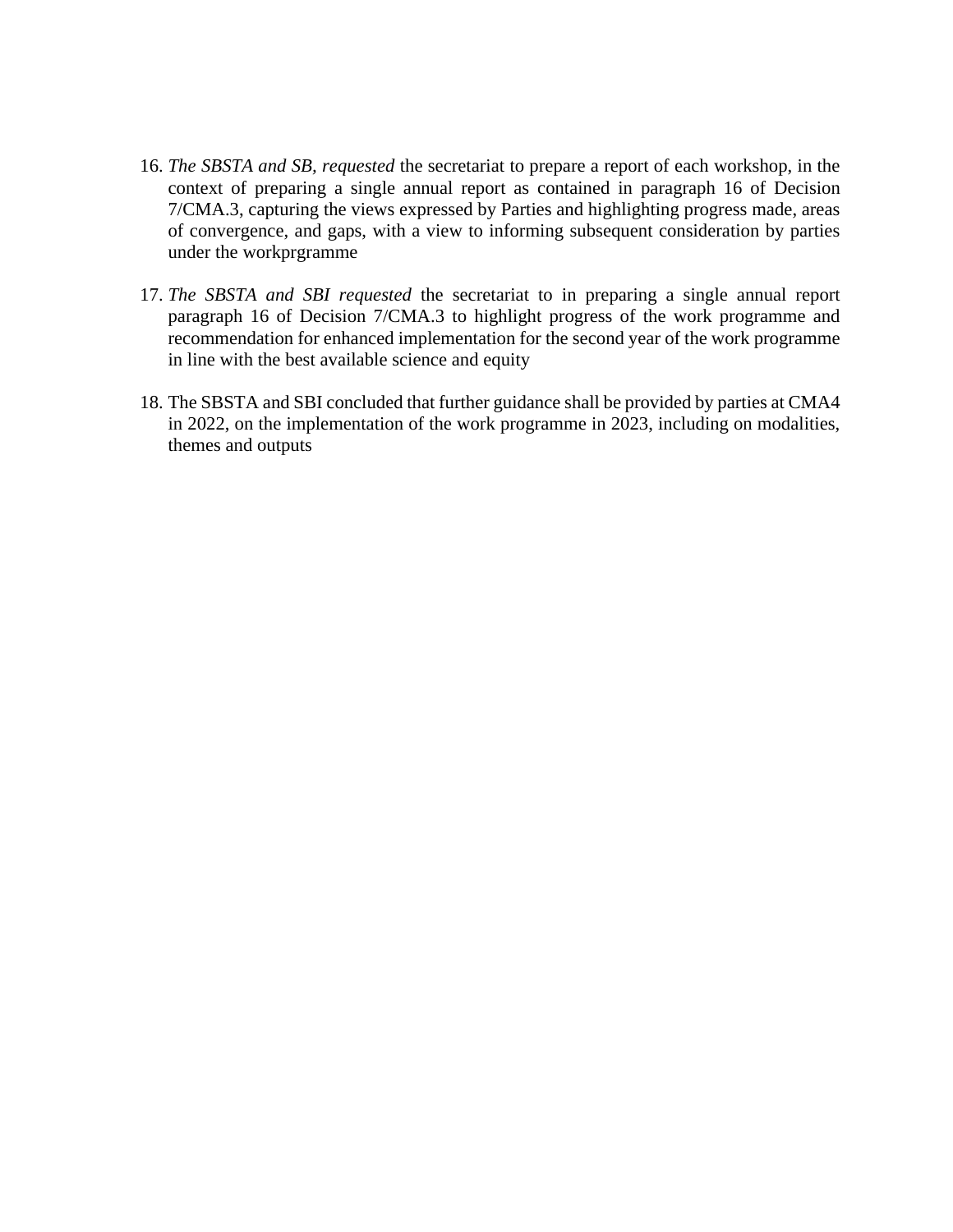#### Annex I

### Elements of a draft decision for further consideration and adoption by CMA4

*These elements are preliminary, not exhaustive. They are intended to assist Parties in advancing the discussions on this matter and do not prejudge further work or prevent Parties from expressing further views*

#### *The Conference of Parties Serving as the Meeting of Parties to the Paris Agreement;*

Recalling Article 2 and 7 of the Paris Agreement establishing the global goal for adaptation of enhancing adaptive capacity, strengthening resilience and reducing vulnerability to climate change, with a view to contributing to sustainable development and ensuring an adequate adaptation response in the context of the temperature goal referred to in Article 2

Recalling Article 3 of the Paris Agreement as nationally determined contributions to the global response to climate change, all Parties are to undertake and communicate ambitious efforts as defined in Articles 4, 7, 9, 10, 11 and 13 with the view to achieving the purpose of this Agreement as set out in Article 2. The efforts of all Parties will represent a progression over time, while recognizing the need to support developing country Parties for the effective implementation of this Agreement

Recalling decision 7/CMA.3 establishing and launching a comprehensive two-year Glasgow– Sharm el-Sheikh work programme on the global goal on adaptation and that its implementation of the work programme will start immediately after the third session of the Conference of the Parties serving as the meeting of the Parties to the Paris Agreement

Recalling decision 11/CMA.1 that the global stocktake will review the overall progress made in achieving the global goal on adaptation and acknowledges that adaptation efforts contribute to this objective; noting the importance of clear guidelines and methodologies for communication as envisaged in para 8 of 9/CMA.1 and reporting envisaged in 18/CMA.1; further noting that current state of knowledge is not sufficient to address the decision 1/CP.21, paragraph 45(b) mandate and requires time and effort to advance

Recalling Articles 9, 10, 11, 13 and 14 of the Paris Agreement

#### **Guiding principles and overarching considerations**

The determination of elements of the GGA and achieving the GGA must be guided by the principles and overarching considerations stipulated in the UNFCCC and its Paris Agreements, as such, all aspects, activities and outputs of the work programme shall:

Definition of global targets and indicators, and quantifying the elements of the Global Goal on Adaptation, including complementary qualitative elements, and quantify appropriate finance needed for a transformative adaptation agenda in developing countries